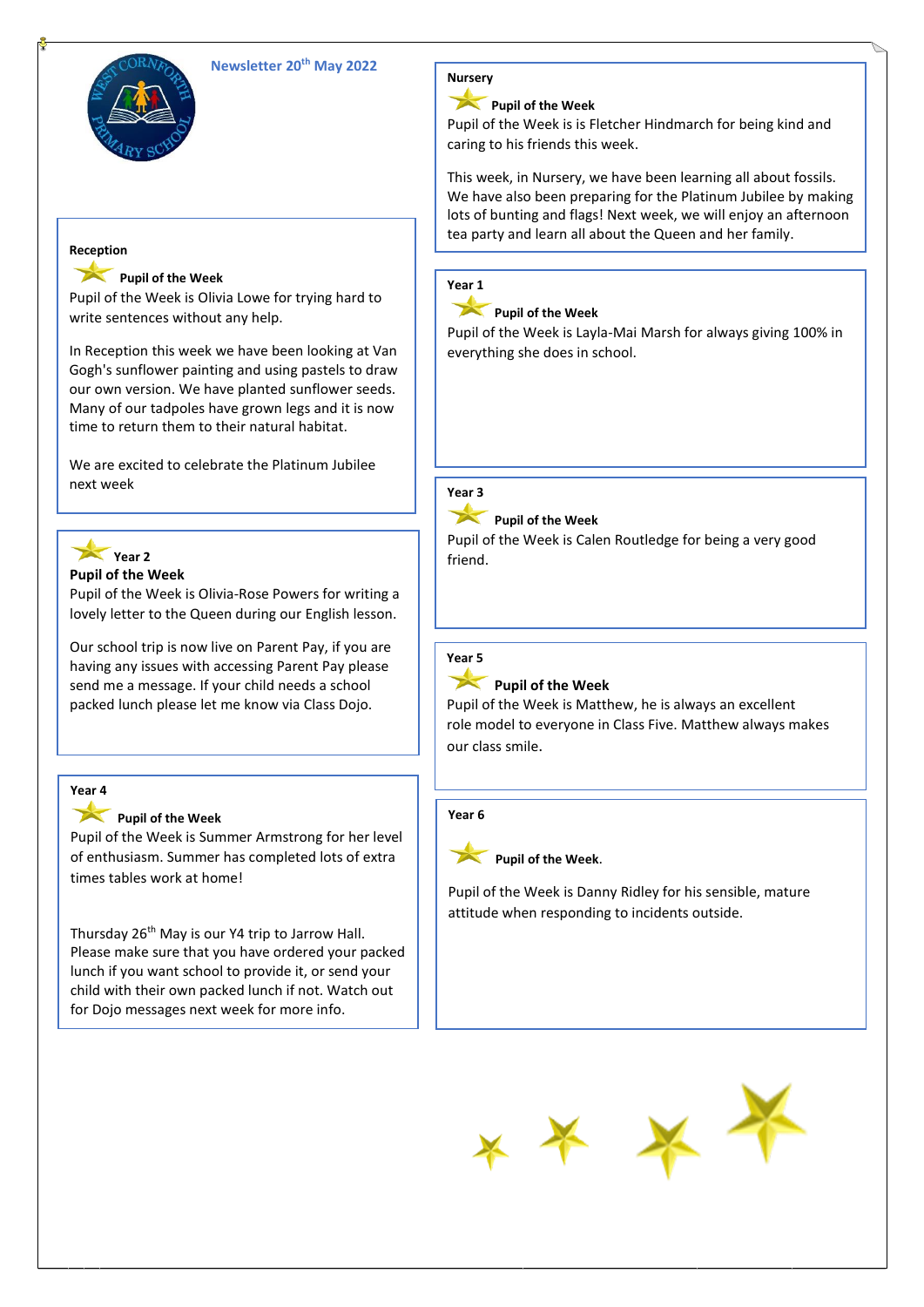# **School News**

# **HM The Queen's Platinum Jubilee Celebrations**

We are holding a whole school tea party on Tuesday 24<sup>th</sup> May to celebrate the Queen's Platinum Jubilee. We will provide the music, food and drinks. Children can attend school wearing any red, white or blue item of clothing.



# **Pop up Charity Shop**

Our first charity shop will be open **June 10th 2022 at 9:30am**. Year six will manage and organise the shop. Please send donations to school week beginning Monday 23<sup>rd</sup> May.

# **Class Visits**

Class 4 Visit to Jarrow Hall 26<sup>th</sup> May 2022 - £15

Class 2 Visit to Hardwick Hall 15th June 2022 - £10

Class 1 Visit to Beamish Museum 17th June 2022 - £10

3-year-old Nursery visit to Hall Hill Farm 5<sup>th</sup> July 2022 - £16.50

Please pay school visit money via Parent Pay. Thank you.

#### **Year 2 SATs**

Year 2 SATs started Wednesday 18<sup>th</sup> May and will finish on Tuesday 24<sup>th</sup> May.

The Phonics Screening Check will start week commencing 6<sup>th</sup> June as some Year 2's will be resisting who didn't meet the threshold mark last time.

The children have been preparing for their 'Secret Agent Tests' (SATs) and are looking forward to completing them next week, all we expect from the children is that they try their best.

# **Bruce's Corner**

A lot of testing is taking place this term: Statutory Assessment Tests (SAT'S) for KS1 and 2, phonics and multiplication tests. Some children might get a little bit stressed and anxious about the tests. Just remember……….

**Just Try Your Best!**

**It is the best you can do.**

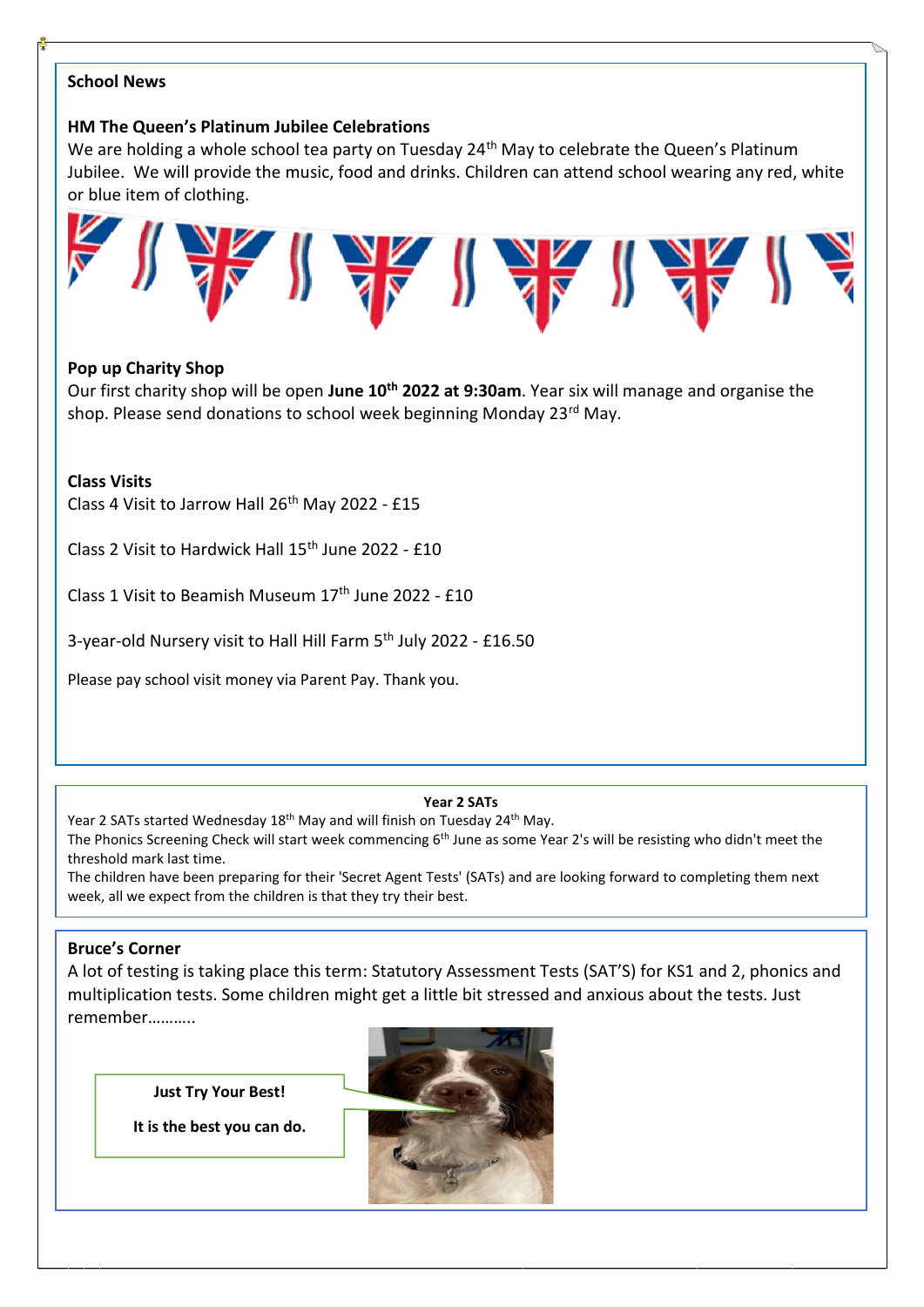# Mr Gough's **Music Maestros**

**Year 1** Layla-Mai Marsh Lucas Midgely **Year 2** Olivia Powers Byron-Joe White **Year 3** Kelsey Whitelock Layton Hart **Year 4** Alfie Faulkner Keegan Taylor **Year 5** Tarleea Kennedy Nathan Lynn **Year 6** Kasey Smith Kayla Harle

#### **School News**

#### **Parking Problems**

Please park respectfully, when dropping off or collecting children from school. Do not obstruct residents' drives or block the school gate/library area. Thank you.

#### **Year 4 Multiplication Check**

Year 4 Meeting 19/05/22 The information from the meeting last night has been posted on the Class Story on Dojo. A paper copy is also available; please contact the school.

#### **Mr. Whitelock's Sports Superstars**

**Rec:** Amelia Taylor and Logan Smith **Year 1:** Mason Fawcett and Amarii Makonza **Year 2:** Alex Taylor and Lincoln Monaghan **Year 3:** Edward Dennison and Autumn Thompson **Year 4:** Isabelle Howe and Jessica Watson (great attitude, listened well and tried very hard, she had to leave early but wanted to come back out and was sad when PE was finished) **Year 5:** Lexi Bartlett and Amelia Hart. **Year 6:**

Oliver Norris and Nieve Steel



### **West Cornforth Podcast**

Check out our Whispers Around West Cornforth Primary School podcast to hear about what has been going on around school this week.

Podcasts can be found on the school website.



# **Sky Access All Arts**

We will be taking part in a week-long creative journey through the arts by taking part in Sky Access All Arts week from June 6th – June 10th. Each class will focus on a different area of the arts such as:

Marks: 2D Mark Making and 3D Mark Making; Words: Poetry and Storytelling; Sounds: Singing and Instruments; Moves: Movement and Drama; Images: Film and Photography. We will learn through 4 simple steps and discover, explore, make and share our work and ideas.

We are looking forward to seeing all of the wonderful work produced!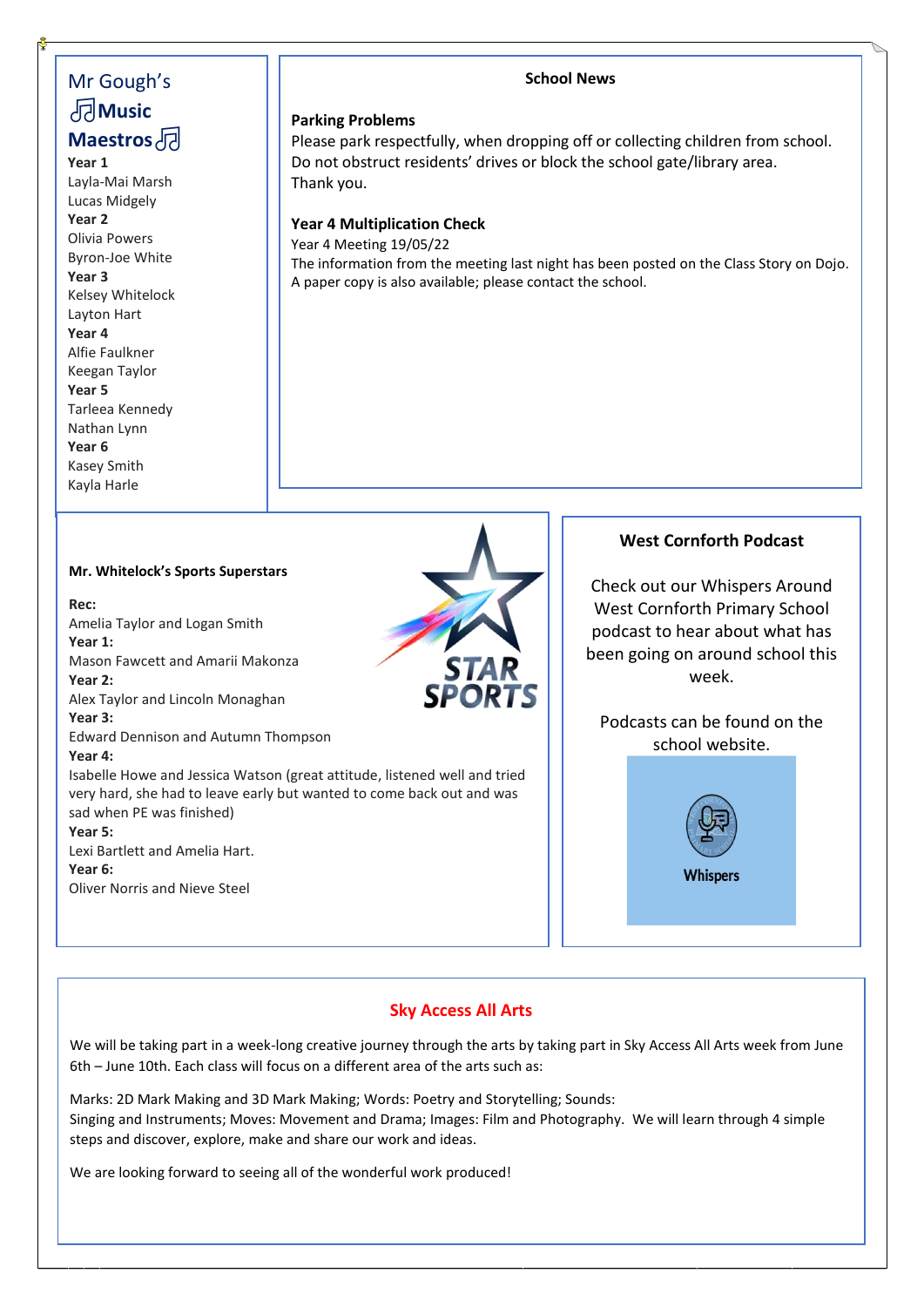

**Mrs Brown has signed us up to participate in the National Theatre's Story Seekers adventure; an oracy and creative literacy project.**

Year 2 and Year 6 will be involved with the project; they will work collaboratively to produce a story both on paper and film. The children will work with professional storytellers, as well as Mr Gough.



papertraildesign com

This week's football scores.

|                  |                   | <u>W</u> | <u> </u> | ⋍ | GF | $G\Delta$ | <b>Points</b> | GD |
|------------------|-------------------|----------|----------|---|----|-----------|---------------|----|
|                  | West<br>Cornforth | ⌒        | ി        |   |    | ി         | 11            |    |
|                  |                   |          |          |   |    |           |               |    |
| n<br><u> 4. </u> | <b>Broom</b>      |          | ⌒        |   | ⌒  |           |               |    |
|                  | <b>Cottages</b>   |          |          |   |    |           |               |    |
| $\mathbf{D}$     | <b>North Park</b> |          |          |   |    |           |               |    |